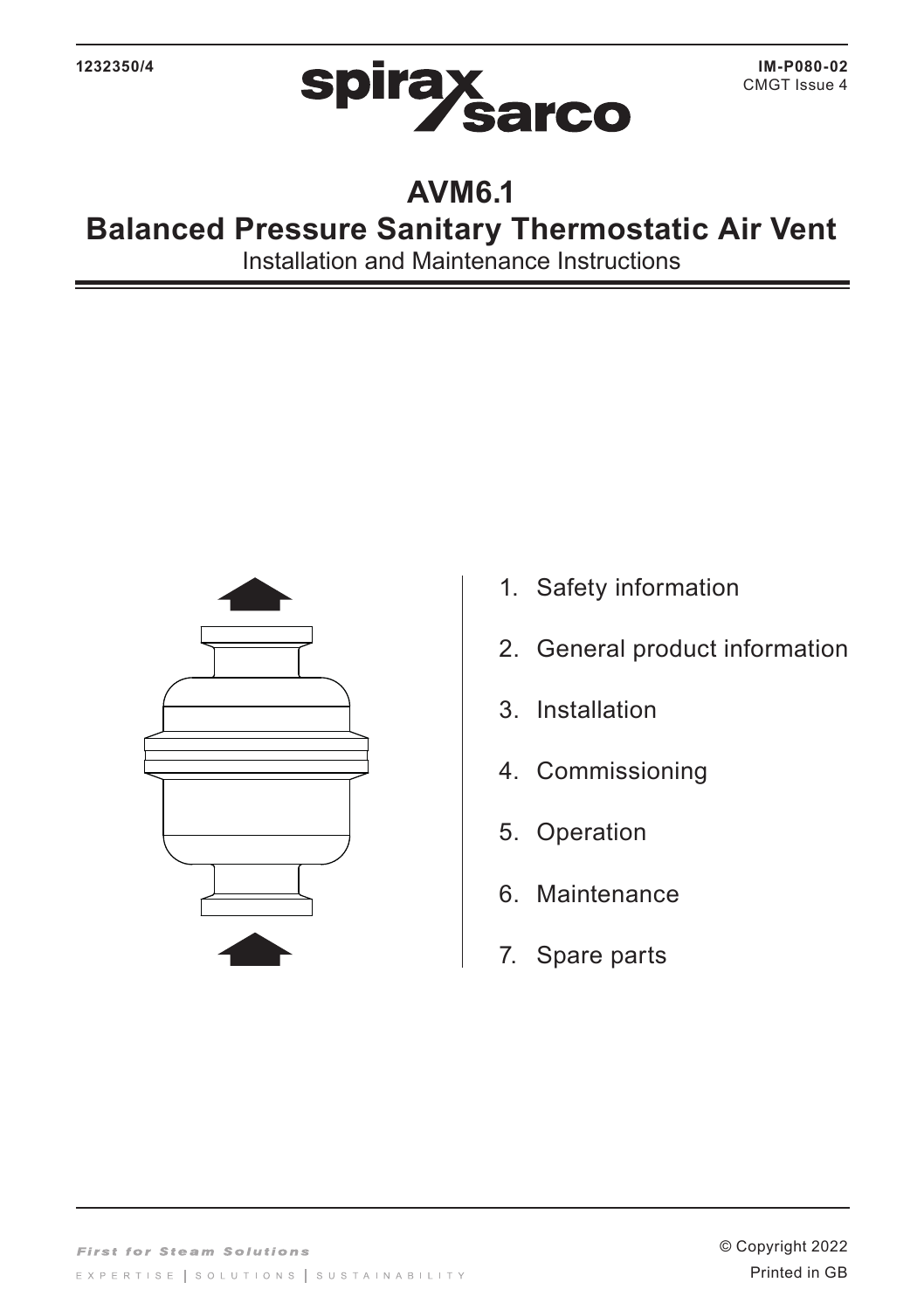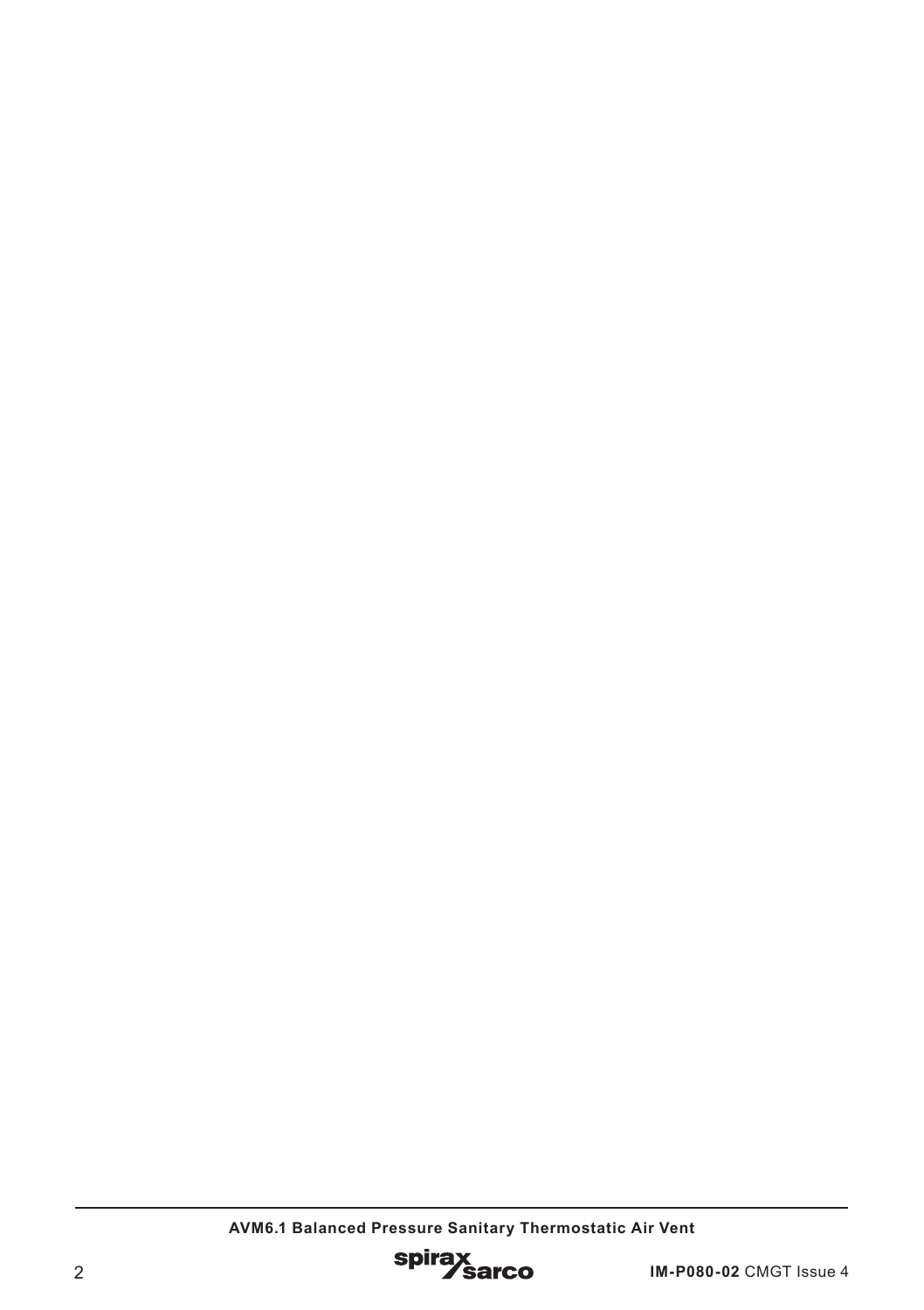# **1. Safety information**

**Safe operation of this product can only be guaranteed if it is properly installed, commissioned, used and maintained by qualified personnel (see Section 1.11) in compliance with the operating instructions. General installation and safety instructions for pipeline and plant construction, as well as the proper use of tools and safety equipment must also be complied with.**

### **1.1 Intended use**

**Referring to the Installation and Maintenance Instructions, name-plate and Technical Information Sheet, check that the product is suitable for the intended use/application. The product listed below complies with the requirements of the EU Pressure Equipment Directive / UK Pressure Equipment** 

**(Safety) Regulations and carries the**  $\bullet$  mark when so required. The product falls within the

**following Pressure Equipment Directive (PED) categories:**

| Product       | Group 2<br>Gases | Group 2<br>Liquids |
|---------------|------------------|--------------------|
| <b>AVM6.1</b> | <b>SEP</b>       | <b>SEP</b>         |

- **i) The product has been specifically designed for use on steam, air or water/condensate which are in Group 2 of the above mentioned Pressure Equipment Directive (PED).**
- **ii) Check material suitability, pressure and temperature and their maximum and minimum values. If the maximum operating limits of the product are lower than those of the system in which it is being fitted, or if malfunction of the product could result in a dangerous overpressure or overtemperature occurrence, ensure a safety device is included in the system to prevent such over-limit situations.**
- **iii) Determine the correct installation situation and direction of fluid flow.**
- **iv) Spirax Sarco products are not intended to withstand external stresses that may be induced by any system to which they are fitted. It is the responsibility of the installer to consider these stresses and take adequate precautions to minimise them.**
- **v) Remove protective covers from all connections and the protective film from all name-plates, where appropriate, before installation on steam or other high temperature applications.**

### **1.2 Access**

**Ensure safe access and if necessary a safe working platform (suitably guarded) before attempting to work on the product. Arrange suitable lifting gear if required.**

## **1.3 Lighting**

**Ensure adequate lighting, particularly where detailed or intricate work is required.**

### **1.4 Hazardous liquids or gases in the pipeline**

**Consider what is in the pipeline or what may have been in the pipeline at some previous time. Consider: flammable materials, substances hazardous to health, extremes of temperature.**

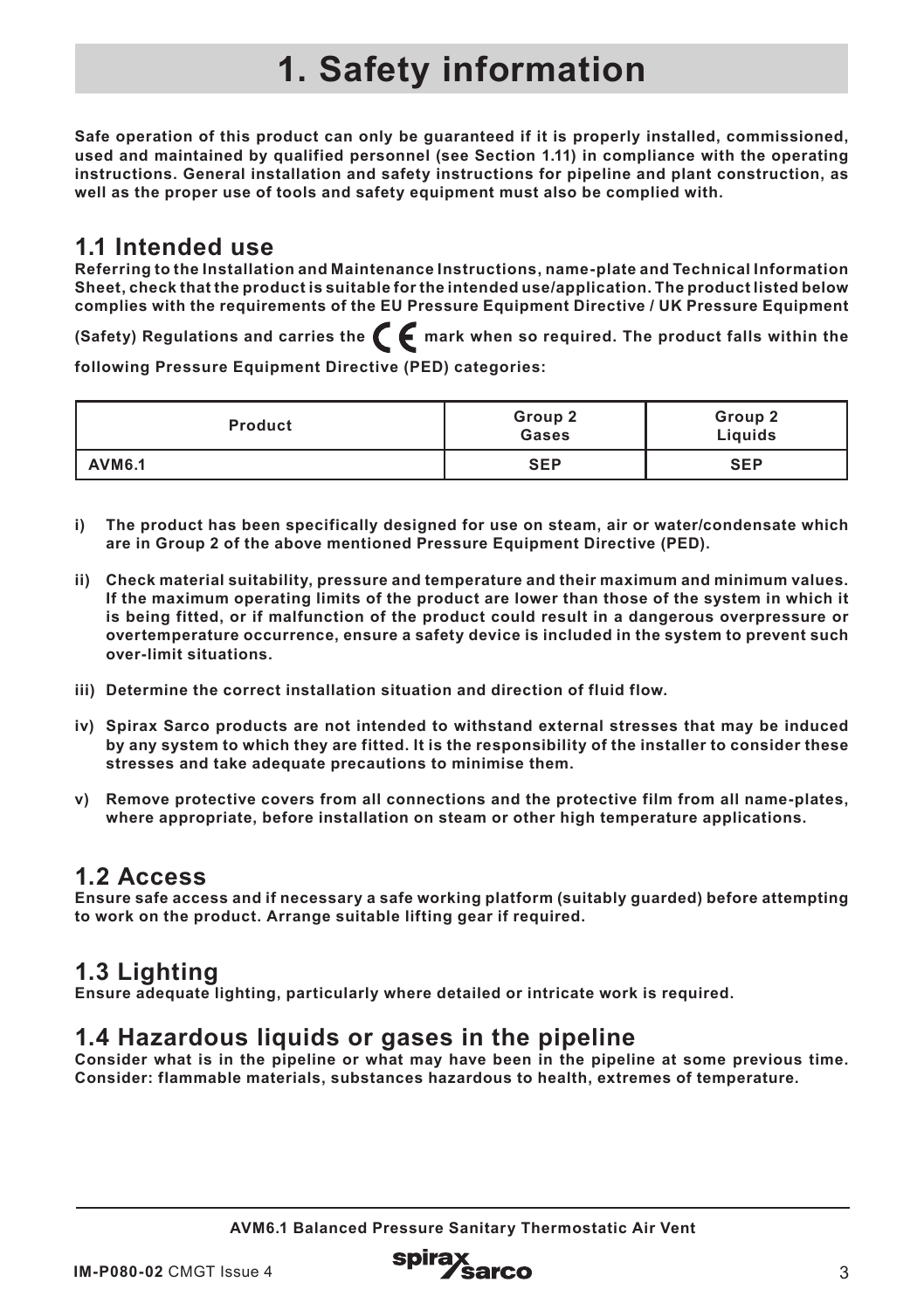### **1.5 Hazardous environment around the product**

**Consider: explosion risk areas, lack of oxygen (e.g. tanks, pits), dangerous gases, extremes of temperature, hot surfaces, fire hazard (e.g. during welding), excessive noise, moving machinery.**

### **1.6 The system**

**Consider the effect on the complete system of the work proposed. Will any proposed action (e.g. closing isolation valves, electrical isolation) put any other part of the system or any personnel at risk? Dangers might include isolation of vents or protective devices or the rendering ineffective of controls or alarms. Ensure isolation valves are turned on and off in a gradual way to avoid system shocks.**

### **1.7 Pressure systems**

**Ensure that any pressure is isolated and safely vented to atmospheric pressure. Consider double isolation (double block and bleed) and the locking or labelling of closed valves. Do not assume that the system has depressurised even when the pressure gauge indicates zero.**

## **1.8 Temperature**

**Allow time for temperature to normalise after isolation to avoid danger of burns.**

**If parts made from FKM have been subjected to a temperature above 250 °C (482 °F), it may have decomposed and formed flourine compounds, fluro hydrocarbons and fluro olefins. When subjected to temperatures above 500 °C (932 °F) parts made from FKM may ignite. Combustion residues are very corrosive and acidic, so acid-resistant gloves should be worn when handling, and calcium oxide/hydroxide can be used to neutralise it.**

### **1.9 Tools and consumables**

**Before starting work ensure that you have suitable tools and/or consumables available. Use only genuine Spirax Sarco replacement parts.**

## **1.10 Protective clothing**

**Consider whether you and/or others in the vicinity require any protective clothing to protect against the hazards of, for example, chemicals, high/low temperature, radiation, noise, falling objects, and dangers to eyes and face.**

### **1.11 Permits to work**

**All work must be carried out or be supervised by a suitably competent person.**

**Installation and operating personnel should be trained in the correct use of the product according to the Installation and Maintenance Instructions.**

**Where a formal 'permit to work' system is in force it must be complied with. Where there is no such system, it is recommended that a responsible person should know what work is going on and, where necessary, arrange to have an assistant whose primary responsibility is safety. Post 'warning notices' if necessary.**

## **1.12 Handling**

**Manual handling of large and/or heavy products may present a risk of injury. Lifting, pushing, pulling, carrying or supporting a load by bodily force can cause injury particularly to the back. You are advised to assess the risks taking into account the task, the individual, the load and the working environment and use the appropriate handling method depending on the circumstances of the work being done.**

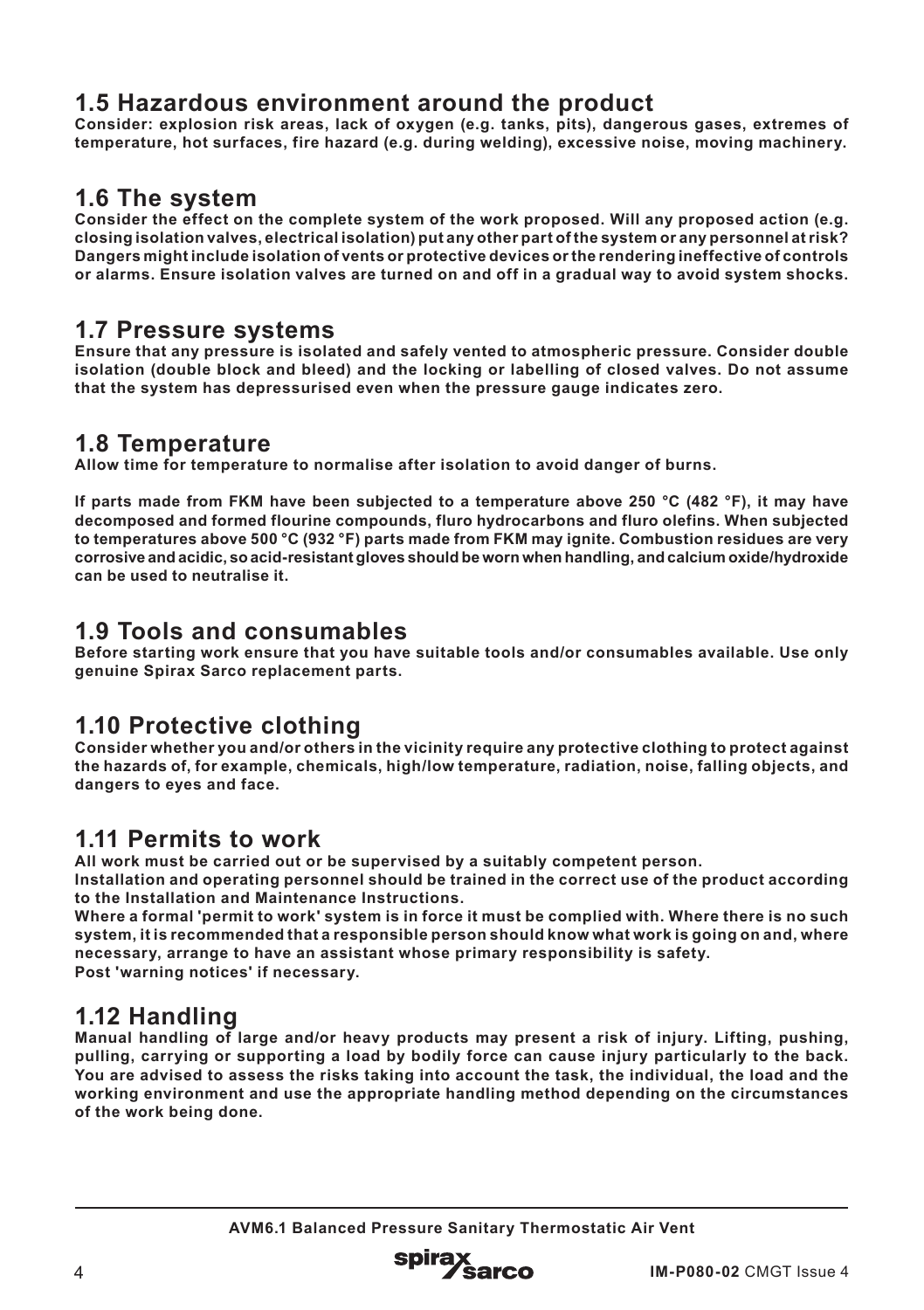## **1.13 Residual hazards**

**In normal use the external surface of the product may be very hot. If used at the maximum permitted operating conditions the surface temperature of some products may reach temperatures in excess of 300 °C (572 °F).**

**Many products are not self-draining. Take due care when dismantling or removing the product from an installation (refer to 'Maintenance instructions').**

### **1.14 Freezing**

**Provision must be made to protect products which are not self-draining against frost damage in environments where they may be exposed to temperatures below freezing point.**

### **1.15 Disposal**

**Unless otherwise stated in the Installation and Maintenance Instructions, this product is recyclable and no ecological hazard is anticipated with its disposal providing due care is taken, except:**

#### **FKM:**

- **- Can be landfilled, when in compliance with National and Local regulations (waste code no.57502 rubber waste; Germany).**
- **- Can be incinerated when in compliance with National and Local regulations.**
- **- Is insoluble in water.**
- **- Is soluble in aromatic hydrocarbons.**

### **1.16 Returning products**

**Customers and stockists are reminded that under EC Health, Safety and Environment Law, when returning products to Spirax Sarco they must provide information on any hazards and the precautions to be taken due to contamination residues or mechanical damage which may present a health, safety or environmental risk. This information must be provided in writing including Health and Safety data sheets relating to any substances identified as hazardous or potentially hazardous.**

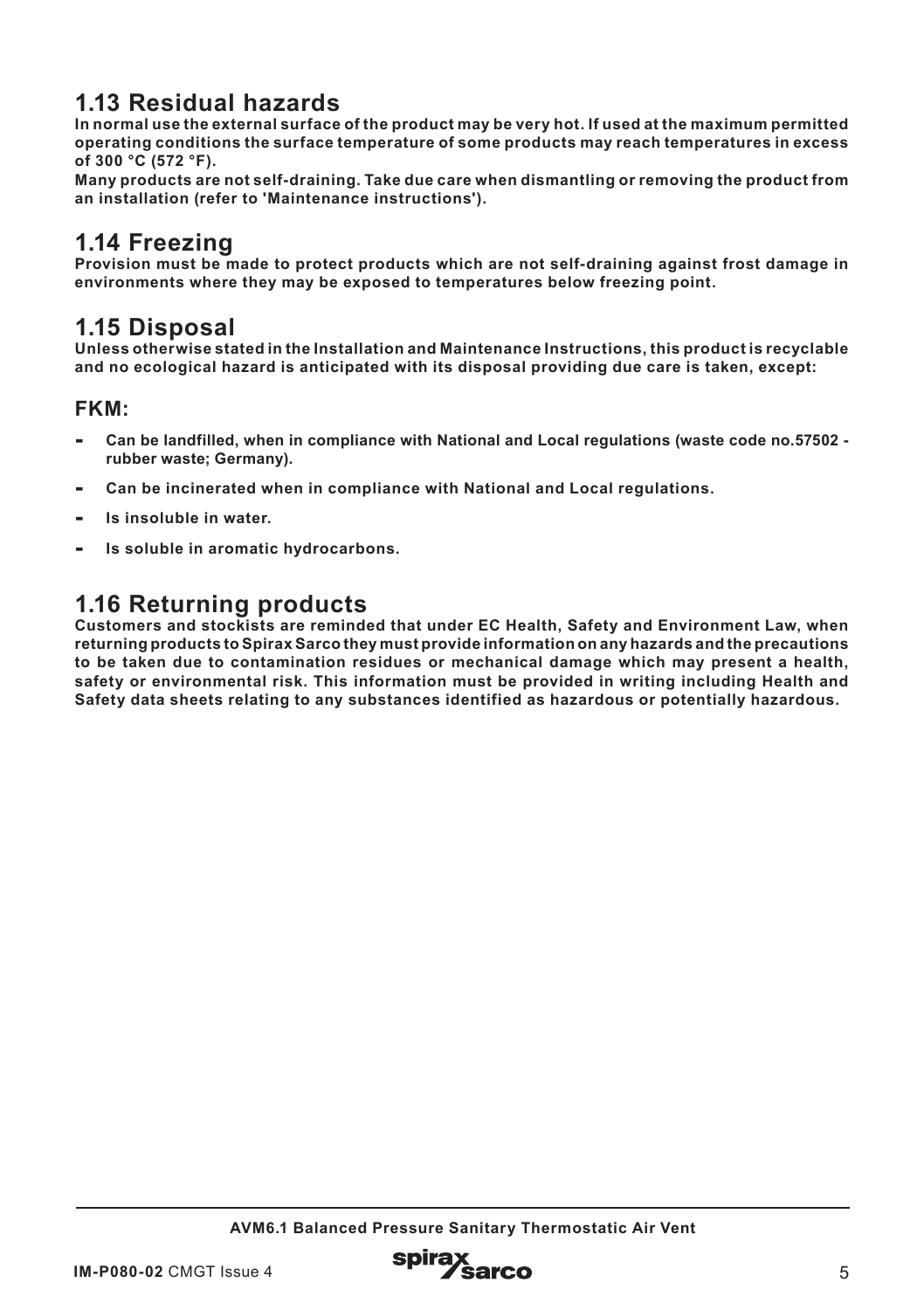# **2. General product information**

### **2.1 General description**

The AVM6.1 is a clean (chemical-free) maintainable thermostatic air vent designed to remove air and other non-condensible gases from clean (chemical free and pure) steam systems. Manufactured in 316L stainless steel with a crevice free body design, and an internal surface finish of 0.5µm Ra whilst the external finish is 1.0µm Ra, the AVM6.1 operates close to steam temperature. Each trap is individually packaged within an 'ISO CLASS 7' clean environment with protective end caps and sealed in a protective plastic bag.

#### **Standards**

- The AVM6.1 has been designed and manufactured in general accordance with ASME BPE standards.
- The unit also complies with the requirements of the Pressure Equipment Directive (PED).
- FDA CFR Title 21. Paragraph 177. 2600.
- USP Class VI Biological Reactivity Cytotoxicity Testing In-Vivo <88> extracted at 121 °C for 1 hour.
- ADI Free (Animal Derived Ingredients) for materials used, manufacturing processes involved in producing the part.
- TSE/BSE Free as Certified.
- EC1935 : 2004.
- Full material lot number product traceability.

#### **Certification**

This product is available with the following certification:

- EN 10204 3.1 Material Certification Pressure Retaining Parts Chargeable.
- EN 10204 3.1 Material Certification for Wetted Parts including the WFI element fill (also available for element spares) - Chargeable.
- Specific Internal Surface Finish Chargeable.
- Typical Internal Surface Finish F.O.C.
- Certificate of Compliance for FDA, USP Class VI Testing Statement, and ADI Free Statement F.O.C.
- TSE-BSE Statement F.O.C.
- EC1935:2004 Declaration of Compliance F.O.C.
- Declaration of Conformity BS EN ISO 14644-1:2015 Class 7 Clean Room F.O.C.
- Typical Test Report F.O.C.

**Note:** All certification/inspection requirements must be stated at the time of order placement, and may be subject to additional cost as detailed above.

**Note:** for further product data see Technical Information Sheet TI-P080-01.

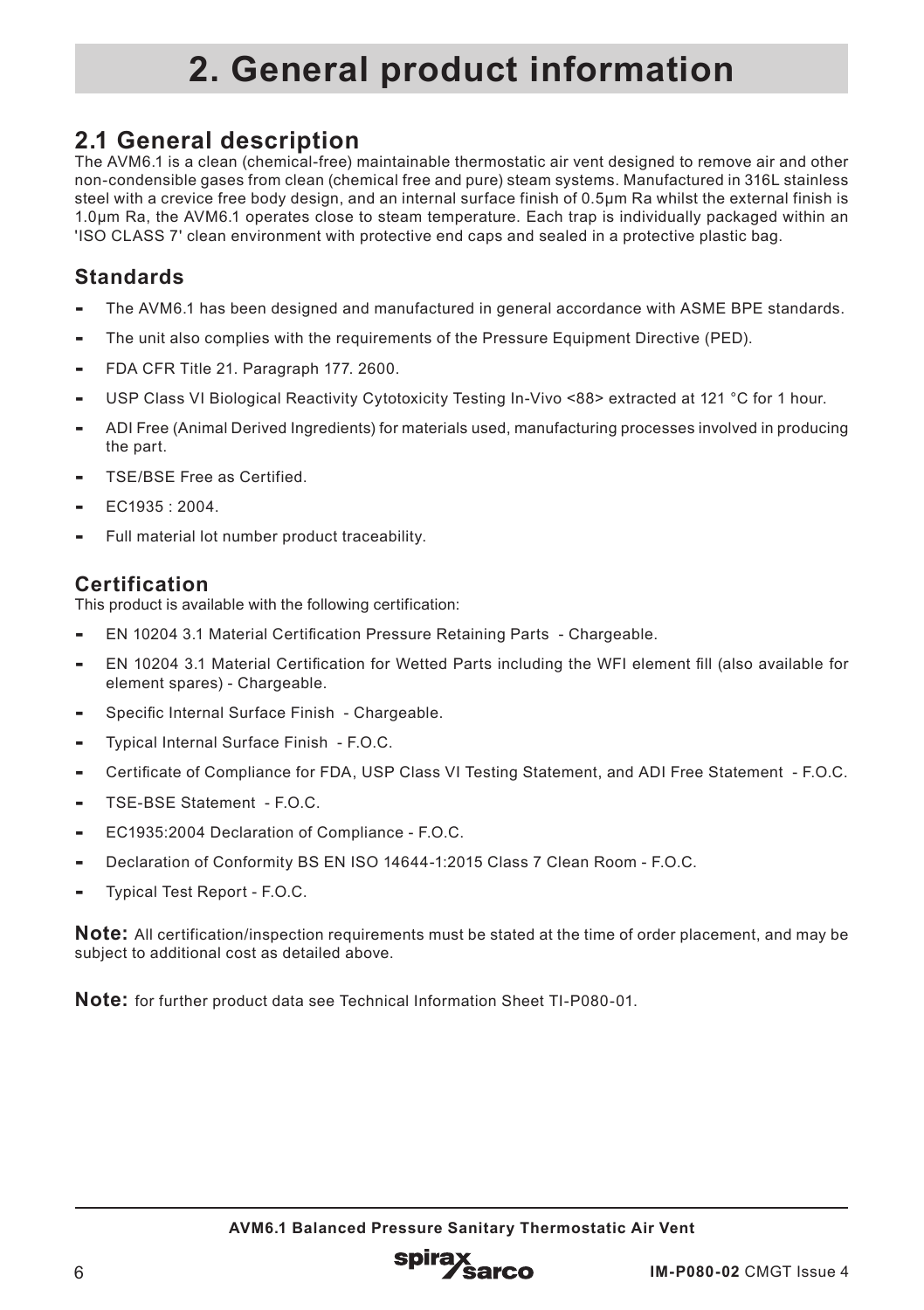

**Fig. 1 AVM6.1 (clamp removed for clarity)**

# **2.2 Sizes and pipe connections ½**" sanitary clamp compatible hygienic connections.

**Note:** All certification/inspection requirements must be stated at the time of order placement, and may be subject to additional cost as detailed above.

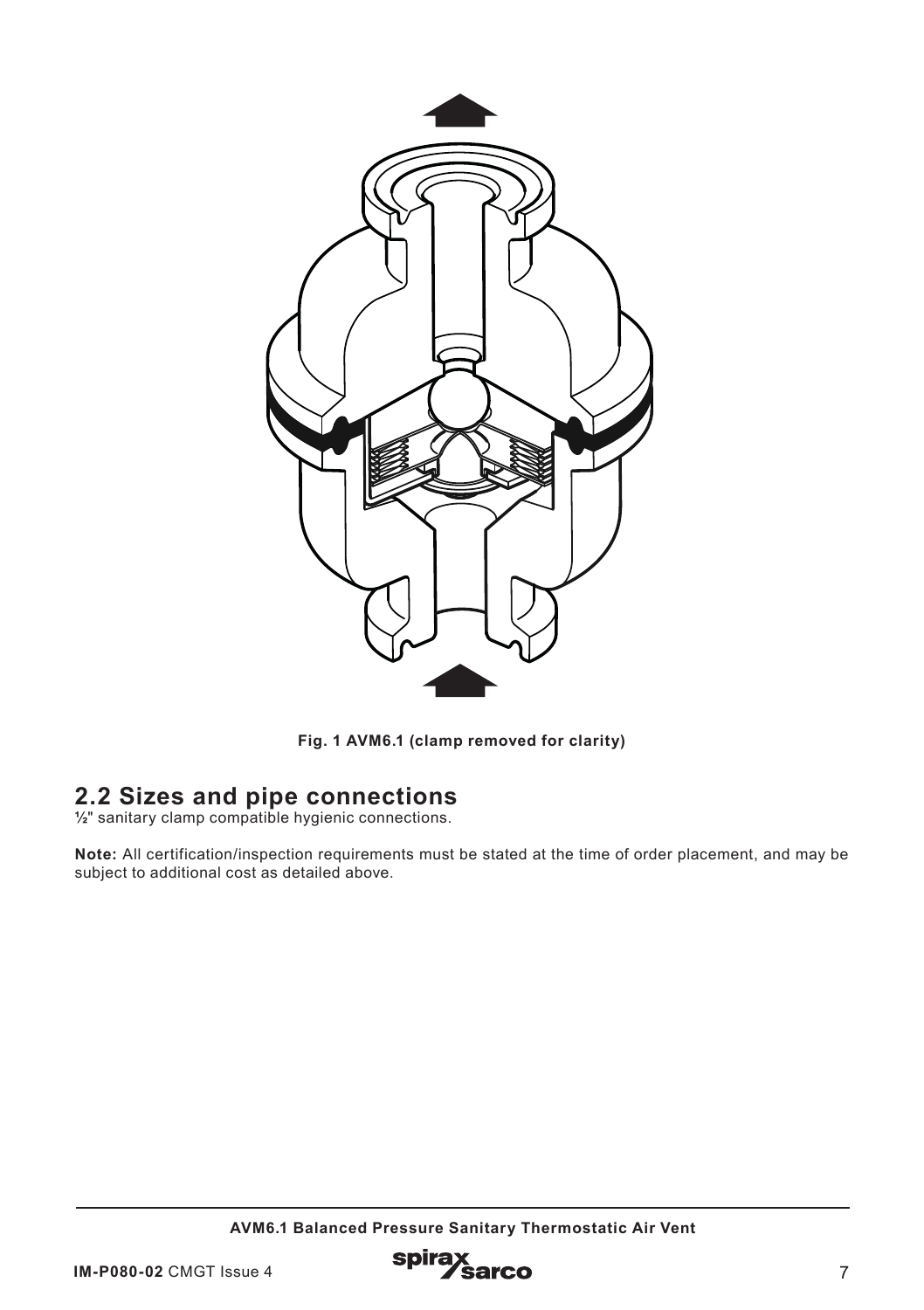## **2.3 Pressure/temperature limits (ISO 6552)**



|            | Temperature °C<br>$120 -$<br>Steam saturation curve<br>$80 -$<br>40<br>$0 -$<br>$\overline{2}$<br>0<br>Pressure bar g                                                                                                                          | 8<br>6             | Temperature<br>$-200$<br>100<br>'n<br>10                     |
|------------|------------------------------------------------------------------------------------------------------------------------------------------------------------------------------------------------------------------------------------------------|--------------------|--------------------------------------------------------------|
|            | The product must not be used in this region.<br>The product should not be used in this region as damage to the internals may occur.<br>Note: For hygienic/sanitary clamp ends the maximum pressure/temperature may be restricted by the gasket |                    |                                                              |
|            | or sanitary clamp used. Please consult Spirax Sarco.                                                                                                                                                                                           |                    |                                                              |
|            | Body design condition                                                                                                                                                                                                                          |                    | <b>PN10</b>                                                  |
| <b>PMA</b> | Maximum allowable pressure                                                                                                                                                                                                                     | 9.7 bar g $@38 °C$ | $(140.7 \text{ psi } q \text{ @ } 100.4 \text{ } ^{\circ}F)$ |
| <b>TMA</b> | Maximum allowable temperature                                                                                                                                                                                                                  | 171 °C @ 7.1 bar g | $(339.8 \degree F @ 103 \text{ psi g})$                      |
|            | Minimum allowable temperature                                                                                                                                                                                                                  | $-10 °C$           | (14 °F)                                                      |
| <b>PMO</b> | Maximum operating pressure for saturated steam service                                                                                                                                                                                         | 6 bar q            | $(87 \text{ psi } q)$                                        |
| TMO        | Maximum operating temperature                                                                                                                                                                                                                  | 165 °C @ 6 bar g   | (329 °F @ 87 psi g)                                          |
|            | Minimum operating temperature                                                                                                                                                                                                                  | 0 °C               | (32 °F)                                                      |

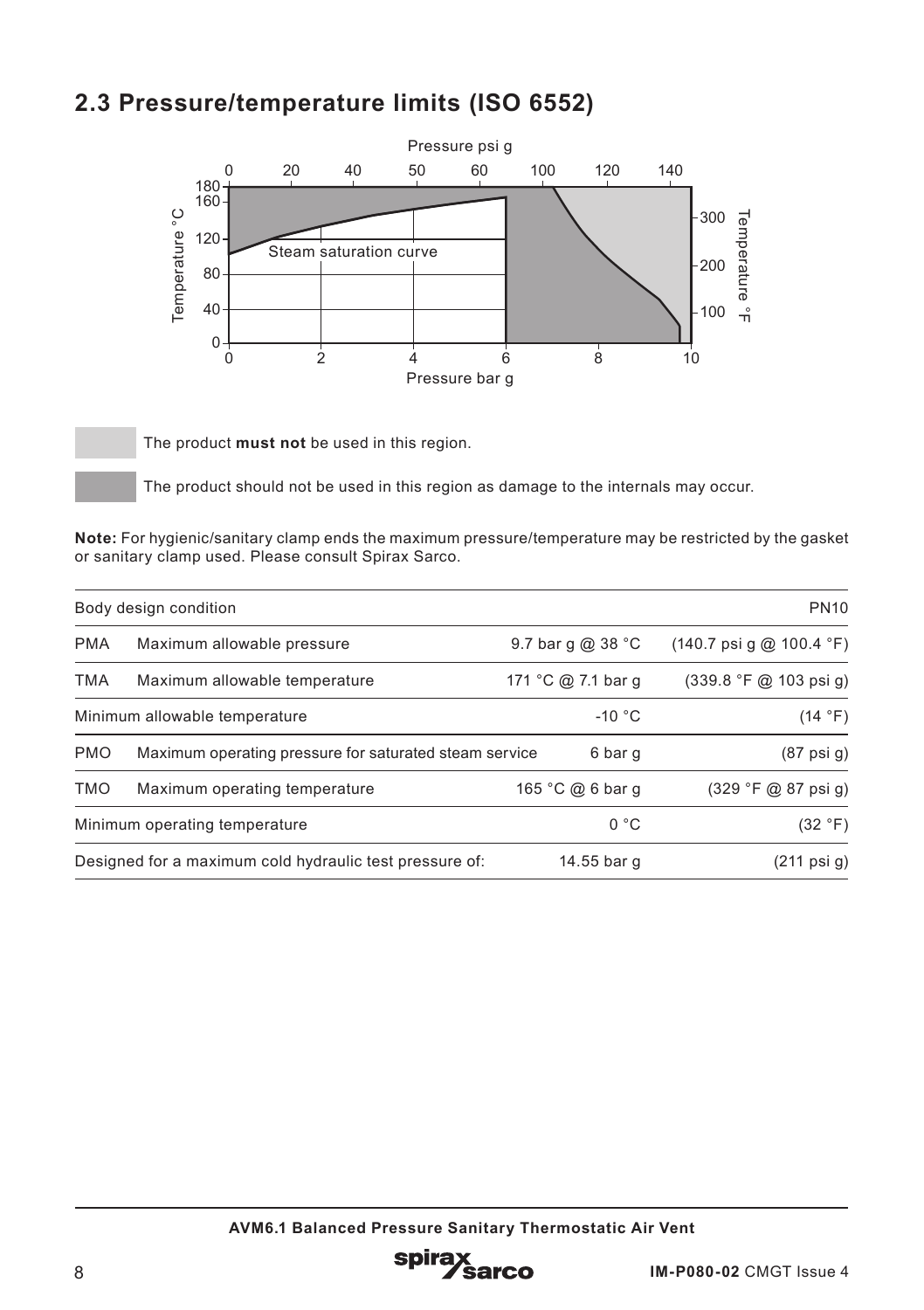## **3. Installation**

#### **Note: Before actioning any installation observe the 'Safety information' in Section 1.**

Referring to the Installation and Maintenance Instructions, name-plate and Technical Information Sheet, check that the product is suitable for the intended installation:

- **3.1** Check materials, pressure and temperature and their maximum values. If the maximum operating limit of the product is lower than that of the system in which it is being fitted, ensure that a safety device is included in the system to prevent overpressurisation.
- **3.2** Determine the correct installation situation and the direction of fluid flow.
- **3.3** Remove protective covers from all connections and the protective film from all name-plates, where appropriate, before installation on steam or other high temperature applications.
- **3.4** The trap is designed to be fitted in vertical lines with flow upwards so that it can be self-draining. Check flow arrow for correct orientation. Fittings, clamps and gaskets for pipe end connections are not supplied. Do not expose the element to superheat conditions since over expansion may result. Installation should include a suitable cooling leg to avoid condensate back-up into process equipment under normal operating conditions.

Caution: Do not overtighten clamp. This may cause the seal to spread/extrude and interface with element frame. It is normally only necessary to take up slack and tighten the nut by half a turn maximum.

**3.5** If the trap is to be subjected to a hydraulic test at the full design pressure, before conducting the test, it is preferable to remove the internals to minimize the risk of damage.

#### **Caution: In order to prevent undue stresses on the pipeline and air vent, ensure adequate provision is made for thermal expansion.**

**Note:** The body and element must be handled carefully to ensure that surfaces are not damaged. If the trap is to discharge to atmosphere ensure it is to a safe place, the discharging fluid may be at a temperature of 100 °C (212 °F).

## **4. Commissioning**

After installation or maintenance ensure that the system is fully functional. Carry out tests on any alarms or protective devices.

**Note:** As with all steam systems it is very important that the pressure is built up slowly to avoid possible damage to any sensitive equipment.

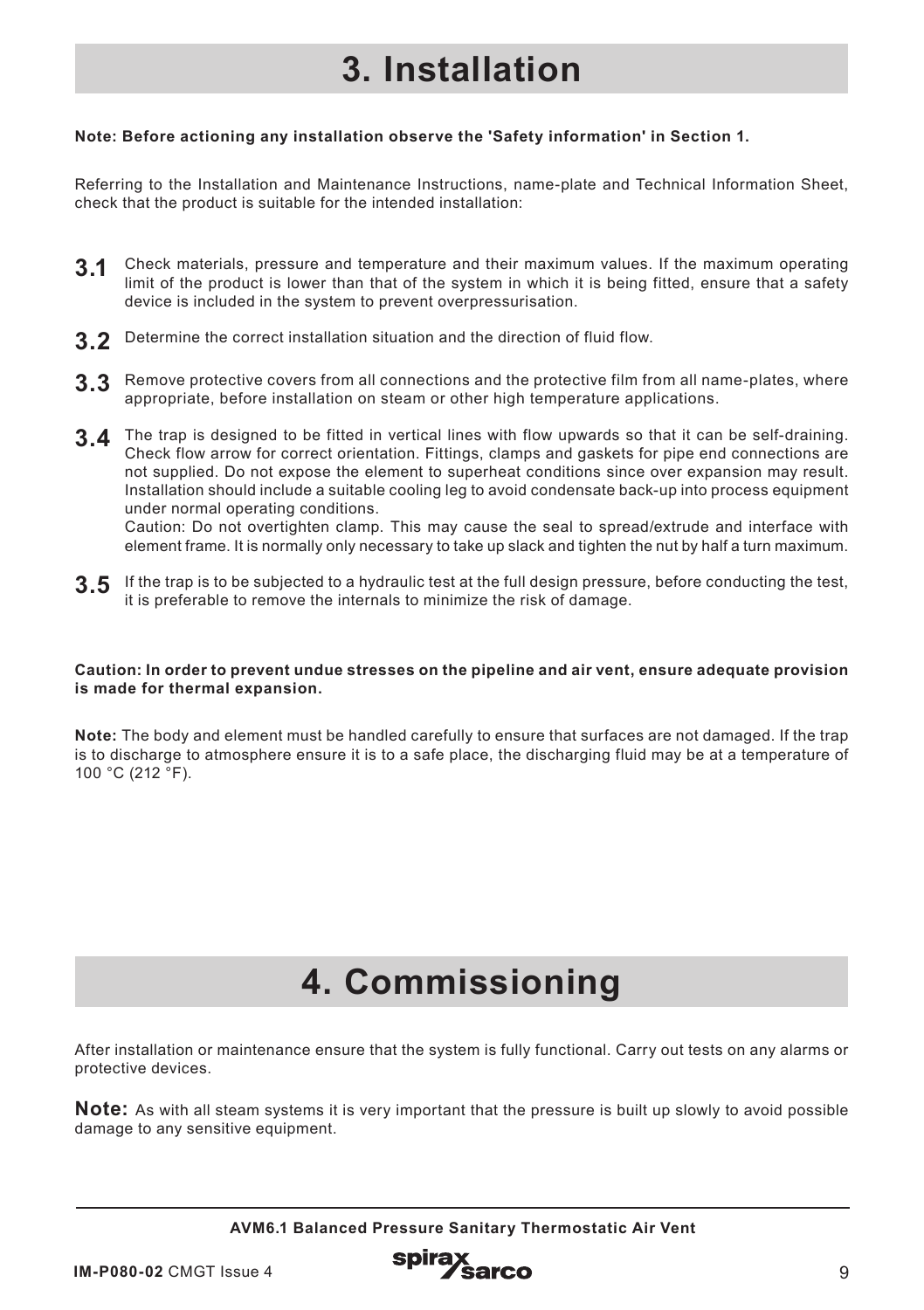# **5. Operation**

The operation relies on a stainless steel capsule that is filled with a WFI temperature sensing fluid. During cold or start-up conditions the capsule will be fully open allowing large volumes of air, condensate and/or CIP fluid to be drained. As the system approaches steam temperature the fluid in the capsule expands and the valve closes the trap to prevent live steam loss. This closure occurs very close to steam temperature to ensure efficient drainage of the system.

## **6. Maintenance**

#### **Note: Before actioning any maintenance program observe the 'Safety information' in Section 1.**

### **6.1 General information**

Before undertaking any maintenance on the air vent it must be isolated from the supply line and return line and any pressure allowed to safely normalise to atmosphere. The air vent should then be allowed to cool. When reassembling, ensure that all joint faces are clean. Always ensure the correct tools, safety procedures and protective equipment are used at all times.

#### **Notes:**

- **1** Damage to the capsule element assembly will occur if the body clamp is removed before the product has cooled to 60°C or below.
- **2** The body and element must be handled carefully to ensure that the machined surfaces are not damaged.

### **6.2 How to fit new internals:**

- **-** Remove the sanitary clamp from the pipeline connections and remove the whole unit from the pipeline.
- **-** Remove the body sanitary clamp (**4**), then the product inlet and outlet body including the seat (**2**), seal (**5**) and capsule element assembly (**3**) can be removed for cleaning or replacement.
- **-** Reassemble using a new seal and with the valve head in position to close onto the seat orifice.
- **-** Replace and tighten sanitary clamps and put back into service. Check for leaks and re-tighten as necessary

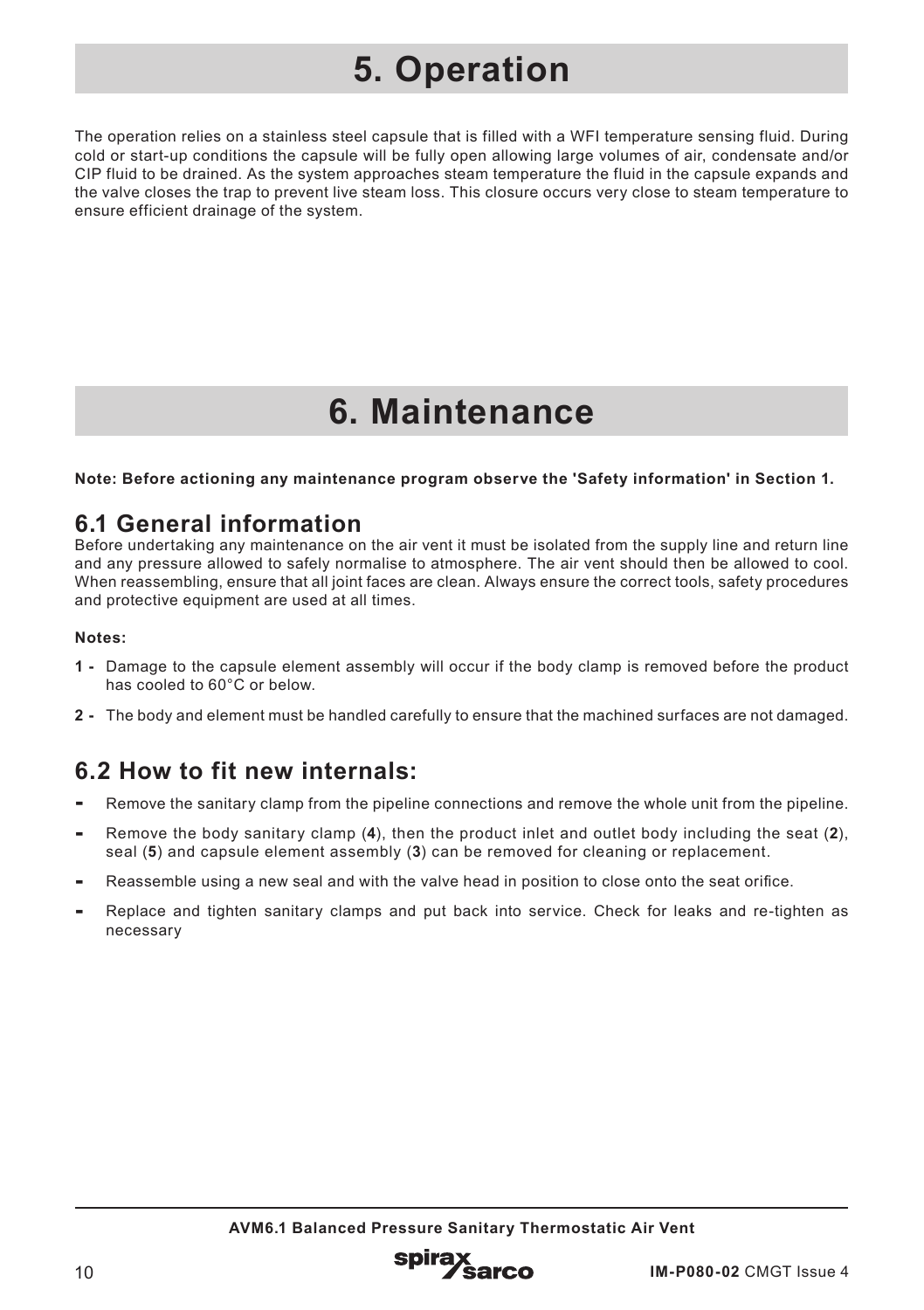# **7. Spare parts**

Available spares are shown in solid outline. Parts drawn in a grey line are not available as spares.

### **Available spares**



**AVM6.1 Balanced Pressure Sanitary Thermostatic Air Vent**

**IM-P080-02 CMGT Issue 4 11 12 Spirax Spirax 11**